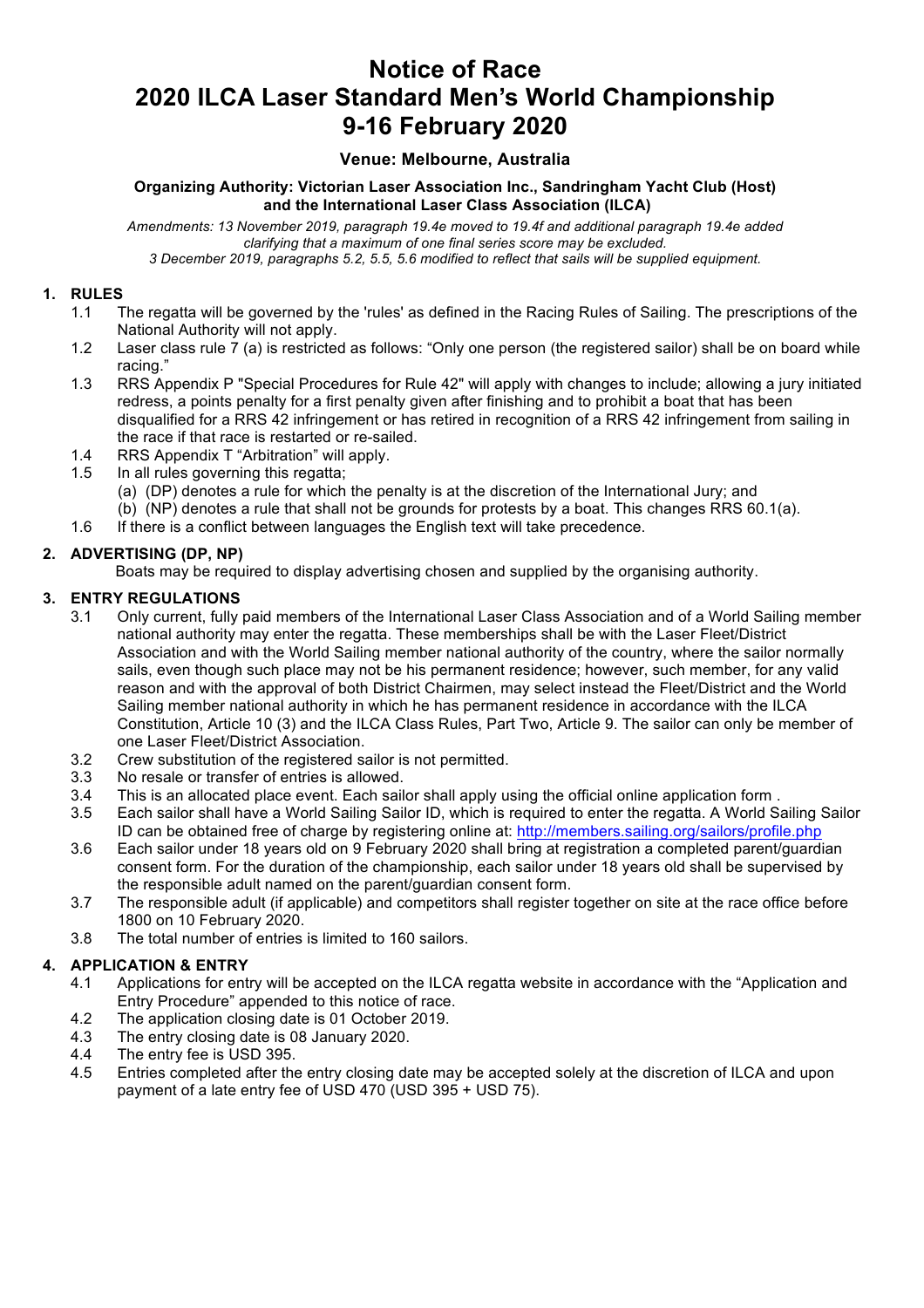# **5. CHARTER BOATS**

- 5.1 Each competitor shall use a charter boat chartered through the official entry form on the ILCA website.
- 5.2 Each competitor shall provide his own ropes, boom vang, mainsheet block with spring or similar, traveler blocks and line, **sail and battens**, tiller and tiller extension, outhaul and cunningham control set, and adjustment rope/shock-cord for hiking strap. Competitors may provide their own hiking strap, which must be installed by the Charter Provider.
- 5.3 Charter boats cost USD \$975 (to include composite mast top section) plus a refundable damage deposit of USD \$500.
- 5.4 Charter boats will be available from 9 February 2020.
- 5.5 Charter boats are supplied on a launching trolley as a hull with self-bailer, padded hiking strap, spars (composite mast top section, appropriate bottom section and a boom), centerboard and rudder in carry bag, mainsheet side cleats if requested, control line deck block fitting with blocks, control line deck cleat fitting with cleats, and sail (with battens).
- 5.6 Supplied sails and battens will be class legal and with numbers applied by the organizing authority. Each competitor will supply and apply their national letters in accordance with the class rules and RRS Appendix G1.1. Competitors may apply advertising to the sails.
- 5.7 No fitting may be removed, even if it is subsequently replaced, and no repairs may be undertaken without the permission of the regatta equipment inspector and the charter boat provider. Note: All the fittings are sealed with silicone during manufacture.
- 5.8 Unless specifically agreed with the charter boat provider, no changes, additions or alterations to the spars, hull, fittings or equipment shall be made except the fitting of a compass and wind indicator supplied by the competitor, provided that they can be fitted without piercing or otherwise marking the hull or spars. At the request of the competitor, the charter boat provider will install a competitor provided hiking strap as a substitution for the builder supplied hiking strap. At the request of the competitor, the charter boat provider will install or remove the supplied mainsheet side cleats. Installation or removal of a hiking strap or side cleats must only be performed by the charter boat provider.
- 5.9 All charter boats are subject to the "Charter Terms and Conditions" available through the ILCA regatta web site: https://sailing.laserinternational.org/site/event-site/109/documents

# **PRE-REGATTA CHARTER**

5.10 Charter boats will be available for a pre-regatta training period from 0900 on 4 February 2020. Pre-regatta charter will cost USD \$450 and may be booked through the ILCA online entry system.

# **6. BOATS AND EQUIPMENT (NP, DP)**

- 6.1 All competitors shall use only one hull, sail, batten set, mast, boom, centreboard and rudder; all of which shall be identified during equipment inspection.
- 6.2 In the event of damage, boats and equipment may only be substituted with the written permission of the regatta equipment inspector in accordance with the sailing instructions.
- 6.3 For the purposes of RRS G1.1, sails shall display the national letters of the World Sailing member national authority under which the entry was accepted. This changes RRS G1.1.
- 6.4 When ashore boats shall be kept in their assigned places at the venue.
- 6.5 Boats may be required to display identification numbers and fleet identification colors supplied by the organizing authority.
- 6.6 Boats may be required to carry cameras, sound equipment or positioning equipment as specified by the organizing authority.
- 6.7 Access to the boat park may be restricted during certain hours including the hours of darkness.

# **7. RACING FORMAT**

- 7.1 The entries may be split into fleets and sail a qualifying series followed by a final series.
- 7.2 If four races have not been completed by the end of the third scheduled racing day the qualifying series will continue until the end of the racing day in which a fourth qualifying race is completed.
- 7.3 A qualifying series race will not count until all qualifying series fleets have completed that race.

# **8. SCHEDULE**

- 8.1 09 February 0900-1200 & 1300-1800 Registration, Equipment Inspection, Charter Boat allocation 10 February 0900-1200 Registration, Equipment Inspection, Charter Boat allocation
	- Practice race at 1430 followed by a 1830 opening ceremony.
	- 11 February 2 races back to back, (Qualifying series)
	- 12 February 2 races back to back, (Qualifying series)
	- 13 February 2 races back to back, (Qualifying series) and mid-week party
	- 14 February 2 races back to back, (Qualifying/final series)
	- 15 February 2 races back to back, (Qualifying/final series)
	- 16 February 2 races back to back, (Qualifying/final series) followed by charter boat return, an 1830 prize giving party and buffet meal.
- 8.2 The time of the first warning signal for the practice race will be 1430.
- 8.3 The time of the first warning signal on 11-15 February will be 1400.
- 8.4 The time of the first warning signal on 16 February will be 1200.
- 8.5 Each day succeeding races will be started as soon as practicable after the finish of the previous race.
- 8.6 On the last day of the championship, no warning signal will be made after 1500.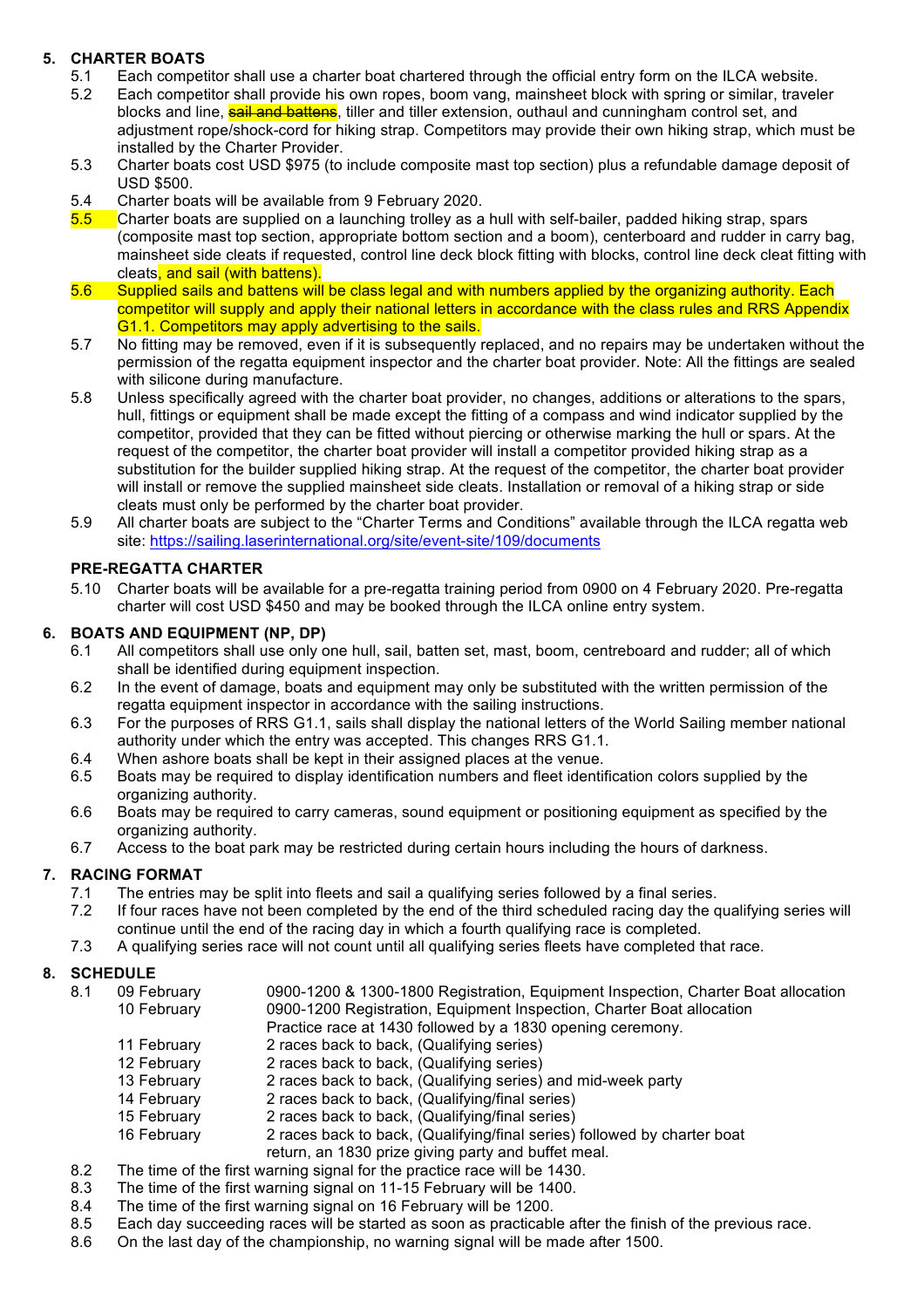# **9. SAILING INSTRUCTIONS**

The sailing instructions will be available from the race office during registration and from the ILCA regatta website after the entry closing date.

# **10. RACE OFFICE**

- 10.1 The race office is located at the Sandringham Yacht Club, Jetty Road, Sandringham, Victoria.
- 10.2 The race office is open:
	- 09-10 February from 0900 1200 & 1300 1800

11-16 February from 0900 until 30 minutes after the close of the protest time unless extended at the discretion of the race committee

#### **11.** EQUIPMENT INSPECTION (NP, DP)

- 11.1 Information on equipment inspection will be posted on the official notice board. Boats shall be presented with all equipment that shall be used in the regatta, with the bottom mast and boom with all control lines rigged and with the sail and top section derigged ready for inspection.
- 11.2 Equipment inspection will take place at the boat park between the following dates and times: 09-10 February from 0900 – 1200 & 1300 – 1800 Equipment inspection outside these times will only be possible at the discretion of the regatta equipment inspector and on payment of AUD 20.
- 11.3 Wet clothing and equipment checks may be made throughout the regatta at the discretion of the class representative, race committee or the jury.

# **12. COACH REGISTRATION & TEAM/COACH/SUPPORT BOATS (NP, DP)**

- 12.1 All coach/support boats shall pre-register online at the ILCA regatta website before or on 09 January 2010. 12.2 All coach/support boat drivers shall confirm registration of their boats and submit the names and sails
- numbers of the sailors they are supporting at the race office before 1800 on 10 February 2020. 12.3 Each coach/support boat shall clearly display an identification number supplied at registration. No other
- individual support boats shall be used. A fee of AUS 55 will be required for access to launch, mooring and refueling facilities and for the identification number.
- 12.4 Each coach/support boat is required to carry a VHF radio capable of transmitting and receiving all international ship-to-ship channels.
- 12.5 Coach/support boat drivers and crews shall wear a personal flotation device securely fastened at all times when afloat except briefly while changing or adjusting clothing or personal equipment. Wet suits and dry suits are not personal flotation devices.
- 12.6 When the coach/support boat engine is running, coach/support boat drivers shall be connected to a device that will stop the engine if the boat driver falls out the boat or is otherwise not in control of the boat.
- 12.7 The movements of coach/support boats will be restricted as defined in the sailing instructions.
- 12.8 There will be a coaches meeting at the race office 2.5 hours before the first scheduled warning signal of the first race each day. The objectives of these meetings are to receive feedback from the coaches on the regatta organization, exchange points of view and inform the coaches about changes in the sailing instructions and regatta organization in general.

#### **13. COURSES**

A trapezoid course will be used with inner and outer loops and an upwind finish. The target time for the first boat in each race will be 60 minutes.

#### **14. INTERNATIONAL JURY**

An international jury will be appointed in accordance with RRS Appendix N and perform the duties listed in RRS N2.

#### **15. WHISTLE SYSTEM**

To encourage boats to take penalties afloat, jury members may blow a whistle when they see what they believe to be a breach of a rule.

#### **16. APPEALS**

There shall be no appeal from the decisions of the jury.

#### **17. RADIO COMMUNICATION (DP)**

Except in an emergency, a boat shall neither make radio communication while racing nor receive radio communications not available to all boats. This restriction also applies to mobile telephones.

#### **18. SAFETY (DP)**

Each competitor shall wear a personal flotation device at all times when afloat except briefly while changing or adjusting clothing or personal equipment. Wet suits and dry suits are not personal flotation devices.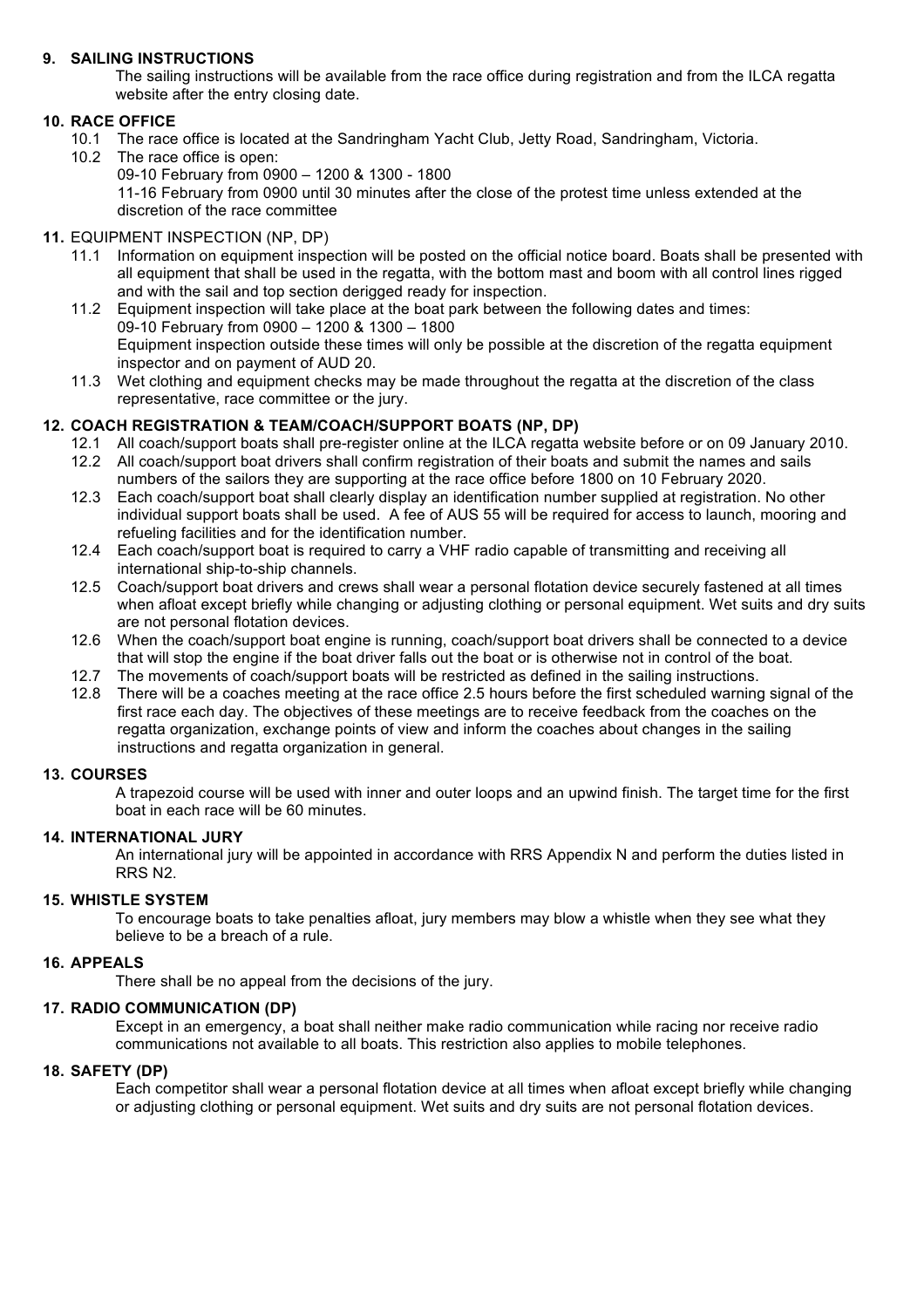# **19. SCORING**

- 19.1 Four races are required to be completed to constitute a championship.
- 19.2 When fewer than four races have been completed, a boat's score will be the total of her race scores.
- 19.3 When from four to nine races have been completed, a boat's score will be the total of her race scores excluding her worst score.
- 19.4 When ten or more races have been completed, a boat's score will be the total of her race scores excluding her two worst scores.
- 19.5 When a qualifying/final series is sailed:
	- (a) The qualifying series races and the final series races will count for total points in the championship.
	- (b) A qualifying series race will not count until all qualifying series fleets have completed that race.
	- (c) The worst qualifying series race score will be excluded when calculating the division into final series fleets.
	- (d) If only one final series race is completed it will not be excluded.
	- (e) If two or more final series races are completed then a maximum of one final series race score may be excluded.
	- (f) For the purposes of RRS A4.2 "Scoring" the number of boats entered in a qualifying/final series race will be the number of boats assigned to the largest qualifying fleet.

#### **20. TITLES & PRIZES**

- 20.1 The first sailor in the championship will be the Laser Men's World Champion.
- 20.2 ILCA cube prizes will be awarded in accordance with the ILCA Honour Award By-Law.

#### **21. PHOTOGRAPHY CONSENT**

By entering the regatta competitors accept that they may be photographed and/or videotaped participating in the regatta and/or using the regatta facilities and they consent to the taking of such images and to the use, reuse, publication and republication of such images in any media, in conjunction with the competitors name or not, without compensation and without the competitors approval of such images or any use thereof.

#### **22. LIABILITY**

- 22.1 The Victorian Laser Class Association Inc, the Sandringham Yacht Club, the International Laser Class Association and all their officers, members and volunteers do not accept liability for loss of life or property, or personal injury or damage caused by or arising out of the regatta. Competitors take part in the regatta at their own risk.
- 22.2 The establishment of the notice of race and the sailing instructions in no way limits or reduces the complete and unlimited responsibilities of a competitor being solely and entirely responsible for the management of a boat he is sailing.
- 22.3 All competitors shall maintain their boats in a safe and seaworthy condition.
- 22.4 A competitor shall be of good health and a competent sailor capable of racing a Laser Standard in open water in all conditions including strong winds.
- 22.5 At-fault occurrences to other boats are the responsibility of the helmsman. Competitors are not covered by any liability insurance provided by the organizing authority and should provide their own coverage for personal goods and liability protection. The organizing authority recommends that competitors consult their own insurance carriers to assure they are covered at this event and regarding additional personal liability insurance coverage.
- 22.6 A competitor is recommended to have personal accident and health insurance that covers him while attending the regatta and while racing.

#### **23. INDEMNIFICATION**

To the fullest extent permitted by law, each competitor agrees to indemnify and hold ILCA, the Sandringham Yacht Club, the Victorian Laser Class Association Inc., owners, affiliates, officers, employees, agents, committee persons and race officials acting in their official capacities harmless, from any third party claim to the extent arising from a competitor's acts or omissions.

#### **24. LOCAL CONTACT (excluding entry and entry payment)**

2020 Laser World Championships website: http://2020-standard-men.laser-worlds.com/ Sandringham Yacht Club website: www.syc.com.au Apple IOS or Google Android App: Laser2020

#### **25. CHANGES TO THE NOTICE OF RACE**

This notice of race may be subject to amendments which will be identified on the ILCA regatta website.